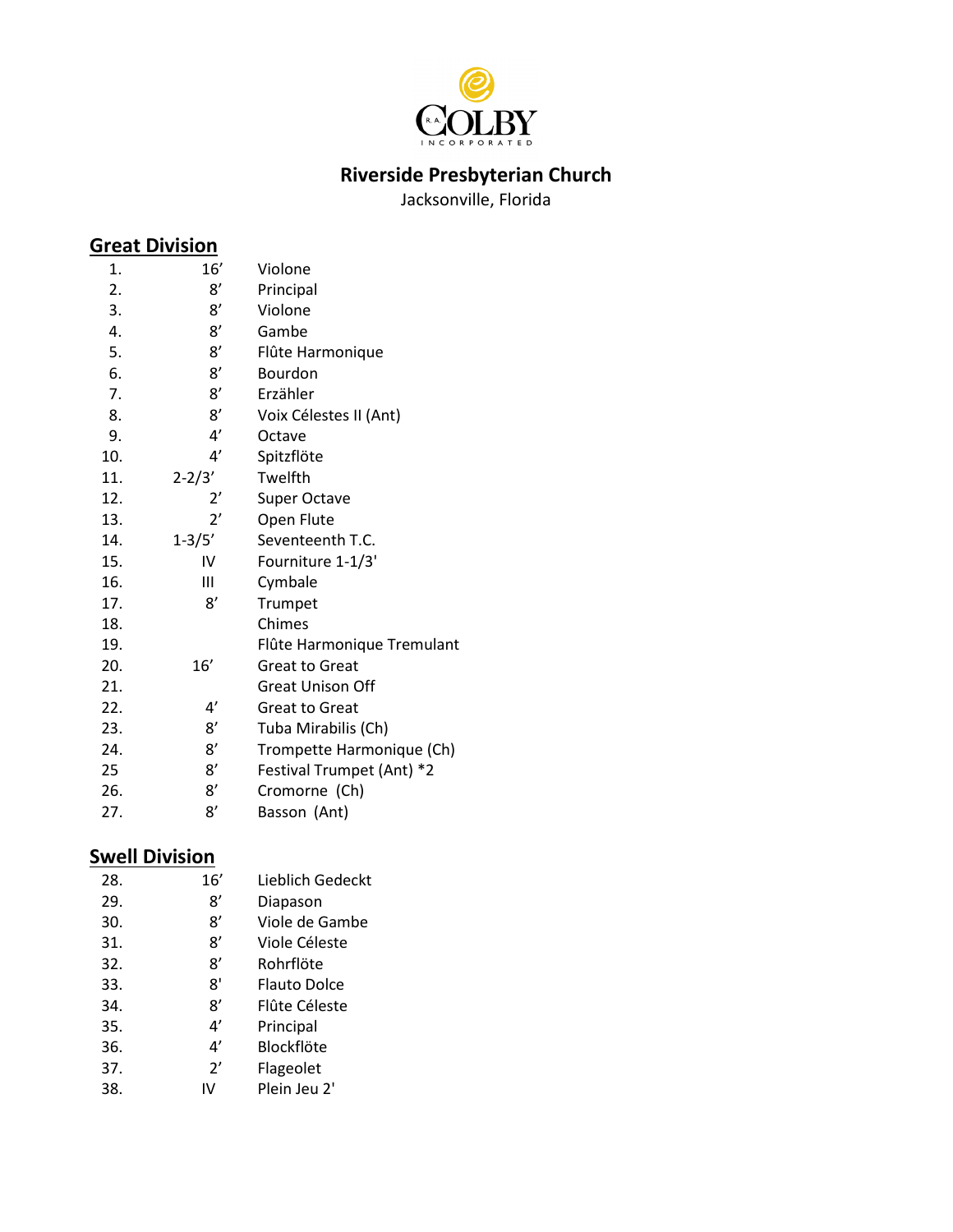| 39. | 16' | Contre Bombarde        |
|-----|-----|------------------------|
| 40. | 16' | Fagotto                |
| 41. | 8'  | Trompette              |
| 42. | 8'  | Trumpet                |
| 43. | 8'  | Cor d'Amour (Ant)      |
| 44. | 8'  | Oboe                   |
| 45. | 8'  | Vox Humana             |
| 46. | 4'  | Clairon                |
| 47. |     | Tremulant              |
| 48. | 16' | Swell to Swell         |
| 49. |     | Swell Unison Off       |
| 50. | 4'  | Swell to Swell         |
| 51. | 8'  | Tuba Mirabilis<br>(Ch) |
| 52. | 8'  | Bombarde (Ch)          |
| 53. | 8'  | Festival Trumpet (Ant) |

#### **Choir Division**

| 54. | 8'             | English Diapason            |
|-----|----------------|-----------------------------|
| 55. | 8'             | Viola Pomposa               |
| 56. | 8'             | Viole Céleste               |
| 57. | 8'             | Hohlflöte                   |
| 58. | 8'             | Klein Erzähler              |
| 59. | 8'             | Erzähler Céleste            |
| 60. | 8'             | Unda Maris II (Ant)         |
| 61. | 4'             | Geigen                      |
| 62. | 4'             | Koppelflöte                 |
| 63. | $2 - 2/3'$     | Nazard                      |
| 64. | $2^{\prime}$   | Klein Principal             |
| 65. | $1 - 3/5'$     | <b>Tierce</b>               |
| 66. | $1 - 1/3'$     | Quinte                      |
| 67. | 2 <sup>′</sup> | Klein Mixture III           |
| 68. | 16'            | English Horn                |
| 69. | 8′             | Trompette                   |
| 70. | 8'             | Clarinet                    |
| 71. | 8'             | Cromorne                    |
| 72. | 8'             | French Horn                 |
| 73. |                | Tremulant                   |
| 74. | 16'            | Choir to Choir              |
| 75. |                | Choir Unison Off            |
| 76. | 4'             | Choir to Choir              |
| 77. | 8'             | Tuba Mirabilis              |
| 78. | 8'             | <b>Trompette Harmonique</b> |
| 79. | 8'             | Festival Trumpet (Ant)      |
| 80. |                | Harp                        |
| 81. |                | <b>Orchestral Harp</b>      |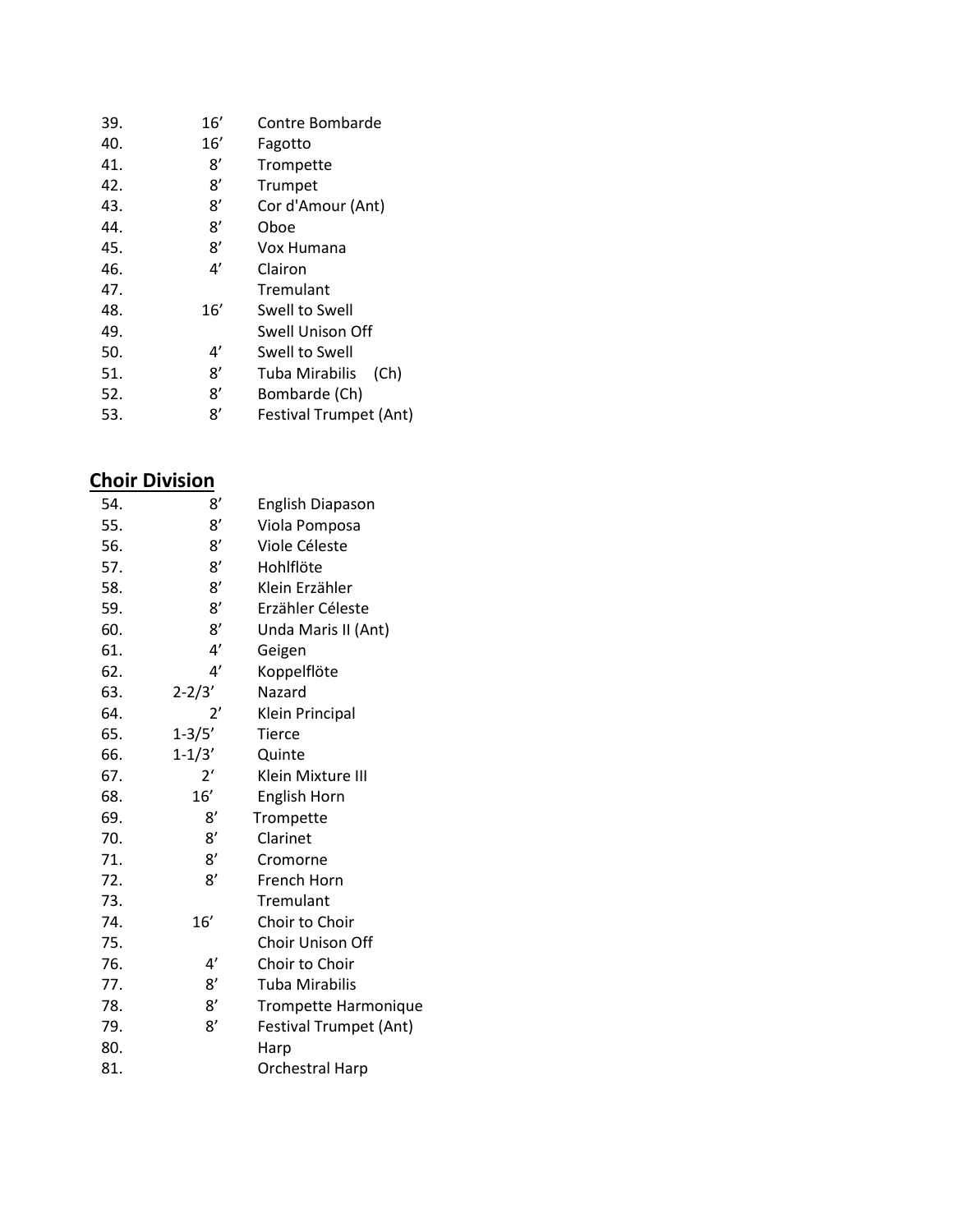### **Antiphonal Division \*1**

| 82.  | 8'  | Principal                |
|------|-----|--------------------------|
| 83.  | 8'  | Bourdon                  |
| 84.  | 8'  | Violoncello              |
| 85.  | 8'  | 'Cello Céleste           |
| 86.  | 8'  | Salicional               |
| 87.  | 8'  | Voix Céleste             |
| 88.  | 8'  | Unda Maris II            |
| 89.  | 4'  | Octave                   |
| 90.  | 4'  | Clear Flute              |
| 91.  | 2'  | Fifteenth                |
| 92.  | IV  | Mixture<br>$1 - 1/3$     |
| 93.  | 16' | <b>Contre Basson</b>     |
| 94.  | 8′  | Trumpet                  |
| 95.  | 8'  | Cor d'Amour              |
| 96.  | 4'  | Clairon                  |
| 97.  |     | Tremulant                |
| 98.  | 16′ | Antiphonal to Antiphonal |
| 99.  |     | Antiphonal Unison Off    |
| 100. | 4'  | Antiphonal to Antiphonal |

### **Antiphonal Pedal Division \*1**

| 101. | 16' | Principal          |
|------|-----|--------------------|
| 102. | 16' | Bourdon            |
| 103. | 16' | Gedeckt            |
| 104. | 8'  | Octave             |
| 105. | 8'  | Flute              |
| 106. | 4'  | <b>Choral Bass</b> |
| 107. | 16' | Contra Trumpet     |
| 108. | Ջ'  | Trumpet            |
|      |     |                    |

# **Pedal Division**

| 109. | 32' | Contrebasse           |
|------|-----|-----------------------|
| 110. | 32' | <b>Bourdon</b>        |
| 111. | 16' | Open Wood             |
| 112  | 16' | Principal             |
| 113. | 16' | Violone (Gt)          |
| 114. | 16' | Subbass               |
| 115. | 16' | Flûte Conique         |
| 116. | 16' | Lieblich Gedeckt (Sw) |
| 117. | 8'  | Open Wood             |
| 118. | 8'  | Octave                |
| 119. | 8'  | Violone (Gt)          |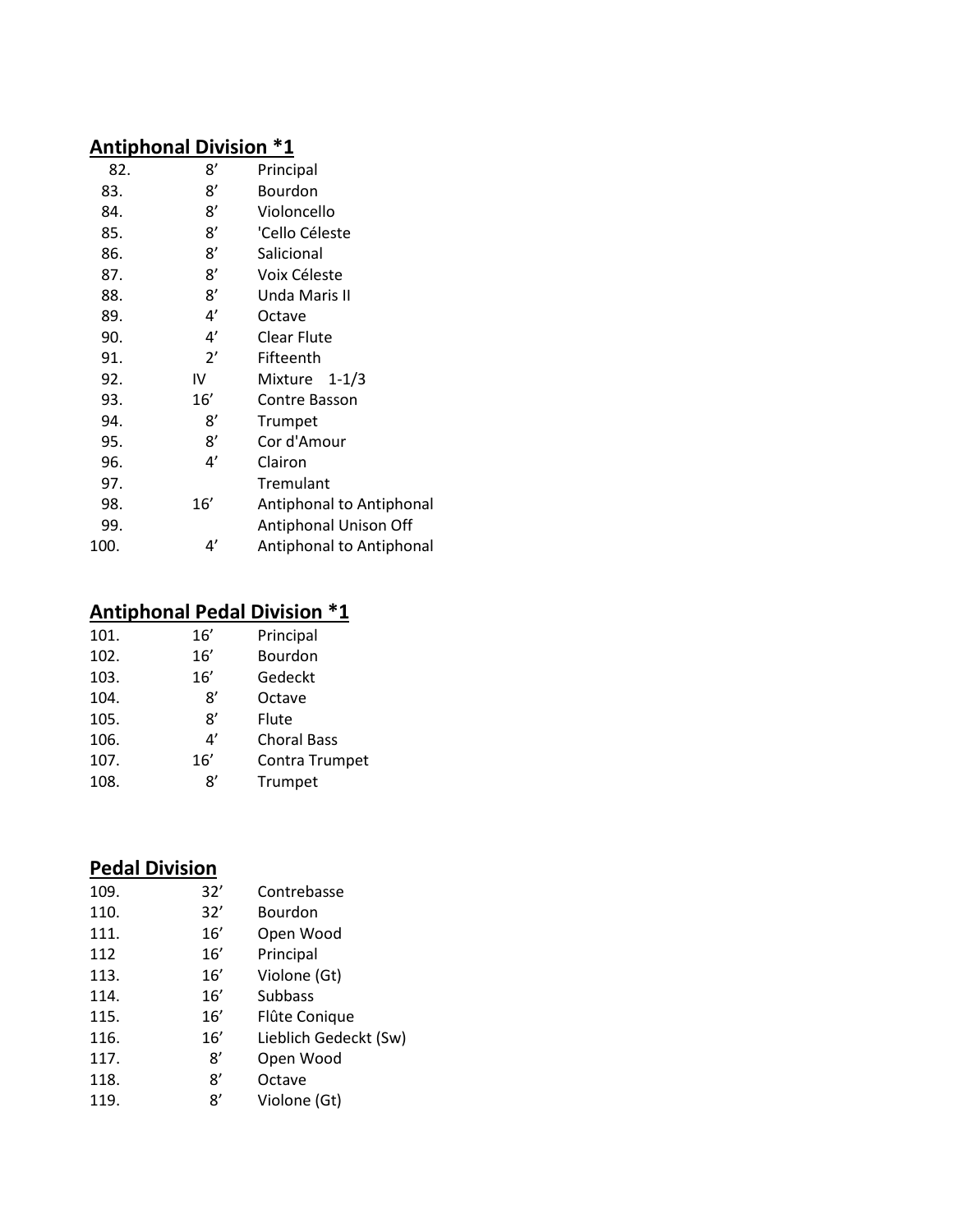| 120. | 8'  | <b>Bass Flute</b>         |
|------|-----|---------------------------|
| 121. | 8'  | Rohrflöte (Sw)            |
| 122. | 8'  | Flûte Conique             |
| 123. | 4'  | Principal                 |
| 124. | 4'  | Nachthorn                 |
| 125. | Ш   | Mixture 2-2/3'            |
| 126. | 32' | Contre Bombarde           |
| 127. | 32' | Contra Fagotto (Sw)       |
| 128. | 16' | Bombarde                  |
| 129. | 16' | Contra Trumpet            |
| 130. | 16' | Contre Bombarde (Sw)      |
| 131. | 16' | Fagotto (Sw)              |
| 132. | 8'  | Bombarde                  |
| 133. | 8'  | Tuba Mirabilis (Ch)       |
| 134. | 8'  | Trompette Harmonique (Ch) |
| 135. | 8'  | <b>Festival Trumpet</b>   |
| 136. | 8'  | Trumpet                   |
| 137. | 8'  | Trompette (Sw)            |
| 138. | 8'  | Oboe (Sw)                 |
| 139. | 4'  | Clairon (Sw)              |
| 140. | 4'  | Schalmei (Ch)             |
|      |     |                           |

## **Couplers**

| 141. | 8'  | Great to Pedal             |
|------|-----|----------------------------|
| 142. | 4'  | <b>Great to Pedal</b>      |
| 143. | 8'  | Swell to Pedal             |
| 144. | 4'  | Swell to Pedal             |
| 145. | 8'  | Choir to Pedal             |
| 146. | 4'  | Choir to Pedal             |
| 147. | 8'  | Antiphonal to Pedal        |
| 148. | 4'  | Antiphonal to Pedal        |
| 149. | 16' | Swell to Great             |
| 150. | 8'  | <b>Swell to Great</b>      |
| 151. | 4'  | Swell to Great             |
| 152. | 16' | Choir to Great             |
| 153. | 8'  | Choir to Great             |
| 154. | 4'  | Choir to Great             |
| 155. | 16' | <b>Antiphonal to Great</b> |
| 156. | 8'  | Antiphonal to Great        |
| 157. | 4'  | Antiphonal to Great        |
| 158. | 8'  | Choir to Swell             |
| 159. | 16' | Antiphonal to Swell        |
| 160. | 8'  | Antiphonal to Swell        |
| 161. | 4'  | Antiphonal to Swell        |
|      |     |                            |
| 162. | 8'  | <b>Great to Choir</b>      |
| 163. | 16' | Swell to Choir             |
|      |     |                            |